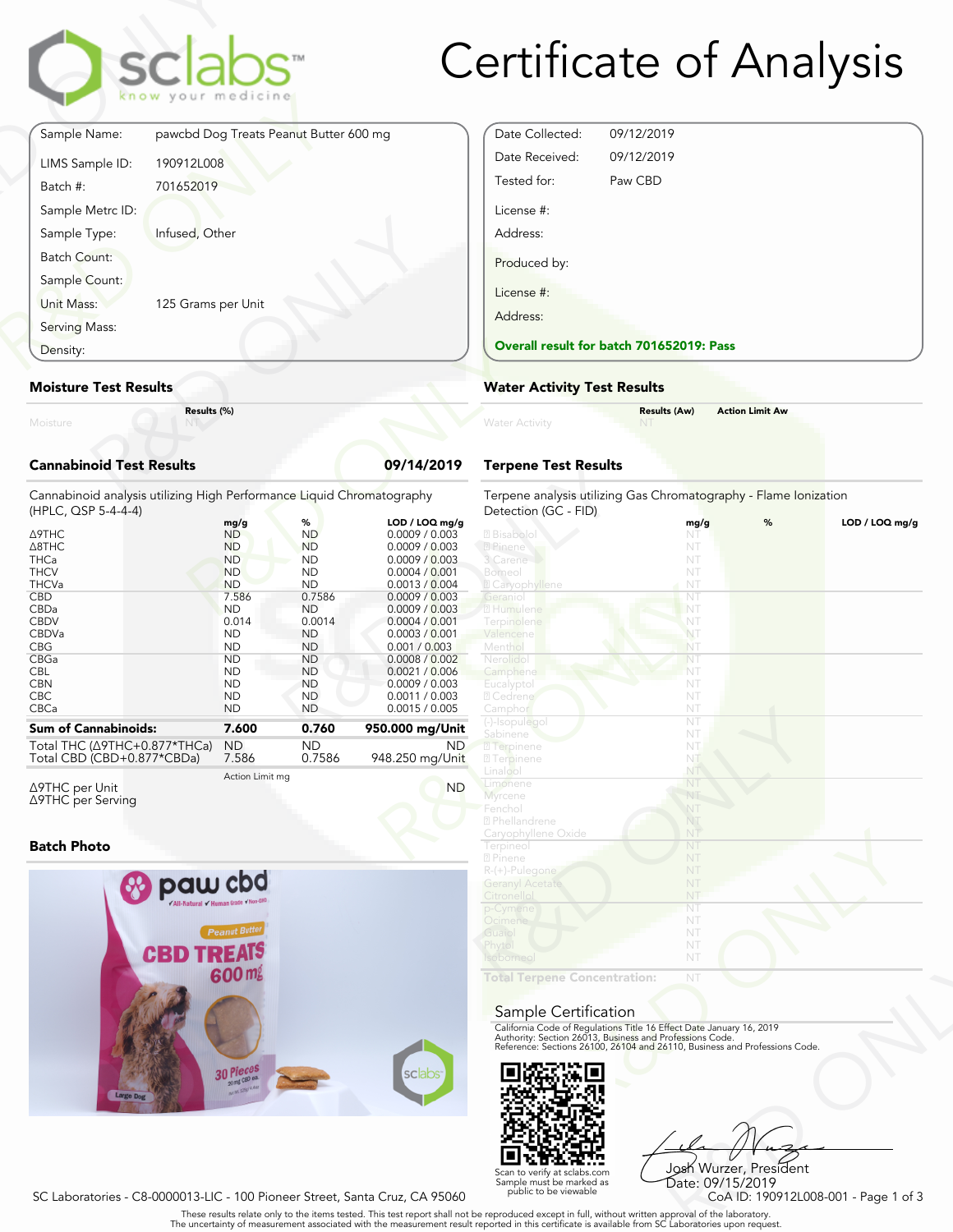

# Certificate of Analysis

Date Collected: 09/12/2019 Date Received: 09/12/2019 Tested for: Paw CBD

License #: Address:

Produced by:

License #: Address:

| Sample Name:        |                                        |
|---------------------|----------------------------------------|
|                     | pawcbd Dog Treats Peanut Butter 600 mg |
| LIMS Sample ID:     | 190912L008                             |
| Batch #:            | 701652019                              |
| Sample Metrc ID:    |                                        |
| Sample Type:        | Infused, Other                         |
| <b>Batch Count:</b> |                                        |
| Sample Count:       |                                        |
| Unit Mass:          | 125 Grams per Unit                     |
| Serving Mass:       |                                        |
| Density:            |                                        |

## **Pesticide Test Results**

| Density:                          |                                                                    | <b>Overall result for batc</b> |
|-----------------------------------|--------------------------------------------------------------------|--------------------------------|
| <b>Pesticide Test Results</b>     |                                                                    | <b>Pesticide Test Results</b>  |
|                                   | Pesticide, Fungicide and plant growth regulator analysis utilizing | Pesticide, Fungicide and       |
|                                   | HPLC-Mass Spectrometry and GC-Mass Spectrometry                    | <b>HPLC-Mass Spectrometry</b>  |
|                                   | $LOD / LOQ \mu g/g$<br>Action Limit µg/g<br>Results $(\mu g/g)$    |                                |
| Abamectin                         | NT                                                                 | Aldicarb                       |
| Acephate                          | NT                                                                 | Carbofuran                     |
| Acequinocyl                       | NT                                                                 | Chlordane                      |
| Acetamiprid                       | NT                                                                 | Chlorfenapyr                   |
| Azoxystrobin                      | NT                                                                 | Chlorpyrifos                   |
| <b>Bifenazate</b>                 | NT                                                                 | Coumaphos                      |
| <b>Bifenthrin</b>                 | NT                                                                 | Daminozide                     |
| <b>Boscalid</b>                   | NT                                                                 | <b>DDVP</b> (Dichlorvos)       |
| Captan                            | NT                                                                 | <b>Dimethoate</b>              |
| Carbaryl                          | NT                                                                 | Ethoprop(hos)                  |
| Chlorantraniliprole               | NT                                                                 | Etofenprox                     |
| Clofentezine                      | NT                                                                 | Fenoxycarb                     |
| Cyfluthrin                        | NT.                                                                | Fipronil                       |
| Cypermethrin                      | NT                                                                 | Imaza i                        |
| Diazinon                          | NT                                                                 | Methiocarb                     |
| Dimethomorph                      | NT                                                                 | Methyl parathion               |
| Etoxazole                         | NT                                                                 | Mevinphos                      |
| Fenhexamid                        | NT                                                                 | Paclobutrazo                   |
| Fenpyroximate                     | NT                                                                 | Propoxur                       |
| Flonicamid                        | NT                                                                 | Spiroxamine                    |
| Fludioxonil                       | NT                                                                 | Thiacloprid                    |
| Hexythiazox                       | NT                                                                 |                                |
| Imidacloprid                      | NT                                                                 |                                |
| Kresoxim-methyl                   | NT                                                                 | <b>Heavy Metal Test Res</b>    |
| Malathion                         | NT                                                                 |                                |
| Metalaxyl                         | NT                                                                 | Heavy metal analysis utiliz    |
| Methomyl                          | NT                                                                 |                                |
| Myclobutanil                      | NT                                                                 | Spectrometry (ICP-MS)          |
| Naled                             | NT                                                                 |                                |
| Oxamyl<br>Pentachloronitrobenzene | NT<br>NT                                                           | Cadmium<br>Lead                |
| Permethrin                        | NT                                                                 | Arsenic                        |
|                                   | NT                                                                 |                                |
| Phosmet                           | NT                                                                 | Mercury                        |
| Piperonylbutoxide                 | NT                                                                 |                                |
| Prallethrin                       | NT                                                                 |                                |
| Propiconazole                     | NT                                                                 |                                |
| Pyrethrins                        | NT                                                                 |                                |
| Pyridaben                         | NT                                                                 |                                |
| Spinetoram                        | NT                                                                 |                                |
| Spinosad                          | NT                                                                 |                                |
| Spiromesifen                      | NT                                                                 |                                |
| Spirotetramat                     | NT                                                                 |                                |
| Tebuconazole<br>Thiamethoxam      | NT                                                                 |                                |
|                                   |                                                                    |                                |
| Trifloxystrobin                   | NT                                                                 |                                |

## **Mycotoxin Test Results**

Mycotoxin analysis utilizing HPLC-Mass Spectrometry **Results (μg/kg) Action Limit μg/kg LOD / LOQ μg/kg** NT



Frect Date January 16, 2019<br>
Trofessions Code.<br>
110, Business and Professions Code.<br>
110, Business and Professions Code.<br>
108 Wurzer, President<br>
Date: 09/15/2019<br>
CoA ID: 190912L008-001 - Page 2 of 3<br>
pproval of the labora Josh Wurzer, President Date: 09/15/2019

### SC Laboratories - C8-0000013-LIC - 100 Pioneer Street, Santa Cruz, CA 95060

. These results relate only to the items tested. This test report shall not be reproduced except in full, without written approval of the laboratory.<br>The uncertainty of measurement associated with the measurement result re

Scan to verify at sclabs.com Sample must be marked as public to be viewable

HPLC-Mass Spectrometry and GC-Mass Spectrometry **Results (μg/g) Action Limit μg/g LOD / LOQ μg/g** NT Chlordane NT NT

Pesticide, Fungicide and plant growth regulator analysis utilizing

**Overall result for batch 701652019: Pass**

| Chlorpyrifos                                                                            | NT             |                   |                     |
|-----------------------------------------------------------------------------------------|----------------|-------------------|---------------------|
| Coumaphos                                                                               | NT             |                   |                     |
| Daminozide                                                                              | NT             |                   |                     |
| <b>DDVP</b> (Dichlorvos)                                                                | NT             |                   |                     |
| <b>Dimethoate</b>                                                                       | NT             |                   |                     |
| Ethoprop(hos)                                                                           | NT             |                   |                     |
| Etofenprox                                                                              | NT             |                   |                     |
| Fenoxycarb                                                                              | NT             |                   |                     |
| Fipronil                                                                                | NT             |                   |                     |
| Imazalil                                                                                | NT             |                   |                     |
| Methiocarb                                                                              | NT             |                   |                     |
| Methyl parathion                                                                        | NT             |                   |                     |
| Mevinphos                                                                               | NT             |                   |                     |
| Paclobutrazol                                                                           | NT             |                   |                     |
| Propoxur                                                                                | NT             |                   |                     |
| Spiroxamine                                                                             | NT             |                   |                     |
| Thiacloprid                                                                             | NT             |                   |                     |
| <b>Heavy Metal Test Results</b>                                                         |                |                   |                     |
| Heavy metal analysis utilizing Inductively Coupled Plasma Mass<br>Spectrometry (ICP-MS) | Results (µg/g) | Action Limit µg/g | $LOD / LOQ \mu g/g$ |
| Cadmium                                                                                 | NT             |                   |                     |
| Lead                                                                                    | NT             |                   |                     |
| Arsenic                                                                                 | NT             |                   |                     |
| Mercury                                                                                 | NT             |                   |                     |

## **Heavy Metal Test Results**

| Spectrometry (ICP-MS)                 | Heavy metal analysis utilizing Inductively Coupled Plasma Mass                                                                                                                                                 |                     |
|---------------------------------------|----------------------------------------------------------------------------------------------------------------------------------------------------------------------------------------------------------------|---------------------|
|                                       | Results (µg/g)<br>Action Limit µg/g                                                                                                                                                                            | $LOD / LOQ \mu g/g$ |
| Cadmium<br>Lead<br>Arsenic<br>Mercury | NT                                                                                                                                                                                                             |                     |
| Sample Certification                  |                                                                                                                                                                                                                |                     |
|                                       | California Code of Regulations Title 16 Effect Date January 16, 2019<br>Authority: Section 26013, Business and Professions Code.<br>Reference: Sections 26100, 26104 and 26110, Business and Professions Code. |                     |
|                                       |                                                                                                                                                                                                                |                     |